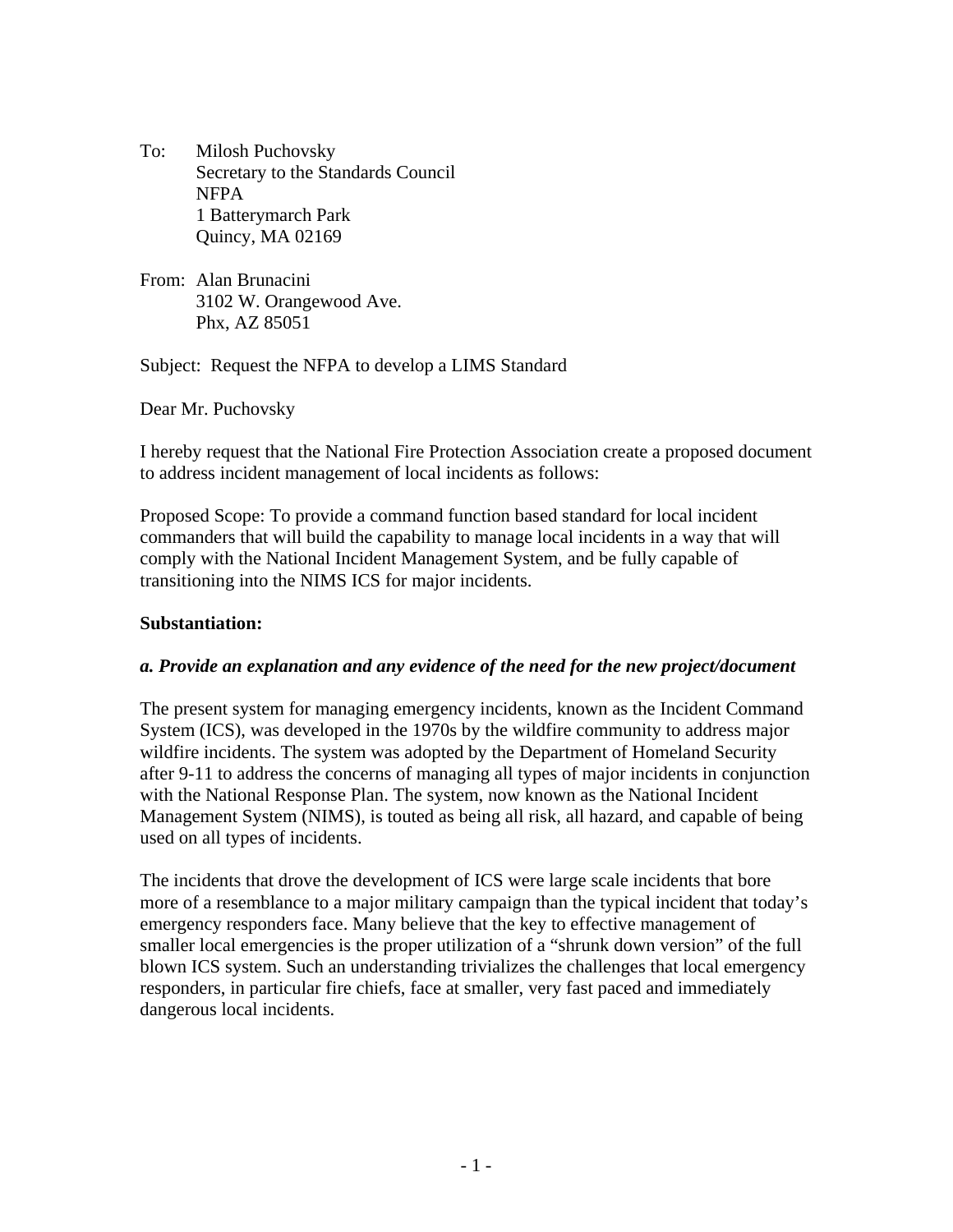The importance of a properly functioning local incident command system cannot be overemphasized. A review of the NIOSH fatality reports published since 1998 reveals that among traumatic fireground deaths of firefighters, over 92% identify command and control failures as a contributing factor.

The primary focus of NIMS ICS at the national level is on major incident management where planning, logistics and finance sections must be activated. NIMS integration efforts are currently focused on resource typing, certification, and interoperability, all of which are worthy (if not daunting) efforts. However, there is no effort aimed at providing local incident commanders with guidance on how to effectively use ICS on smaller incidents.

All incidents share certain similarities, but major incidents also differ significantly from local incidents:

- Major incidents resemble complex major military campaigns
- Local incidents more closely resemble small deadly street fights
- Major incidents can often be measured in days to weeks with the planning function often requiring the use of a calendar
- Local incidents are usually measured in hours, with incident action plans changing by the minute (sometimes dramatically)
- Major incidents typically encompass very large geographical areas
- Local incidents typically encompass a relatively small and very dangerous geographic area
- Major incidents involve calculated actions that revolve around the ability of logistical support to meet well planned operational needs. In fact operations can be postponed and/or coordinated around logistical issues, such as the availability of resources, weather, and other factors
- Local incidents usually contain highly hazardous conditions, that are fast paced with very compressed time frames, and these conditions often have potentially sever consequences for the hazard zone workers.
- Major incidents involve a centralized incident organization that is overseen by a bureaucracy of involved partners who share responsibility for the incident
- Local incidents involve simultaneous, decentralized, sequential and dangerous evolutions that take place within the jurisdiction of a single agency. A major focus of these local incidents is the effective establishment of command and control from the very beginning of the event to insure the safety of the hazard zone workers.

In summary, it is completely understandable that present NIMS doctrine is focused primarily on the management of major, large scale incidents, given the mission of DHS. It is also understandable that the focus of wild land-based ICS is on managing large campaign type incidents. The unfortunate result is that NIMS ICS tends to minimize – to the extent of ignoring - the unique demands placed upon the local incident commander.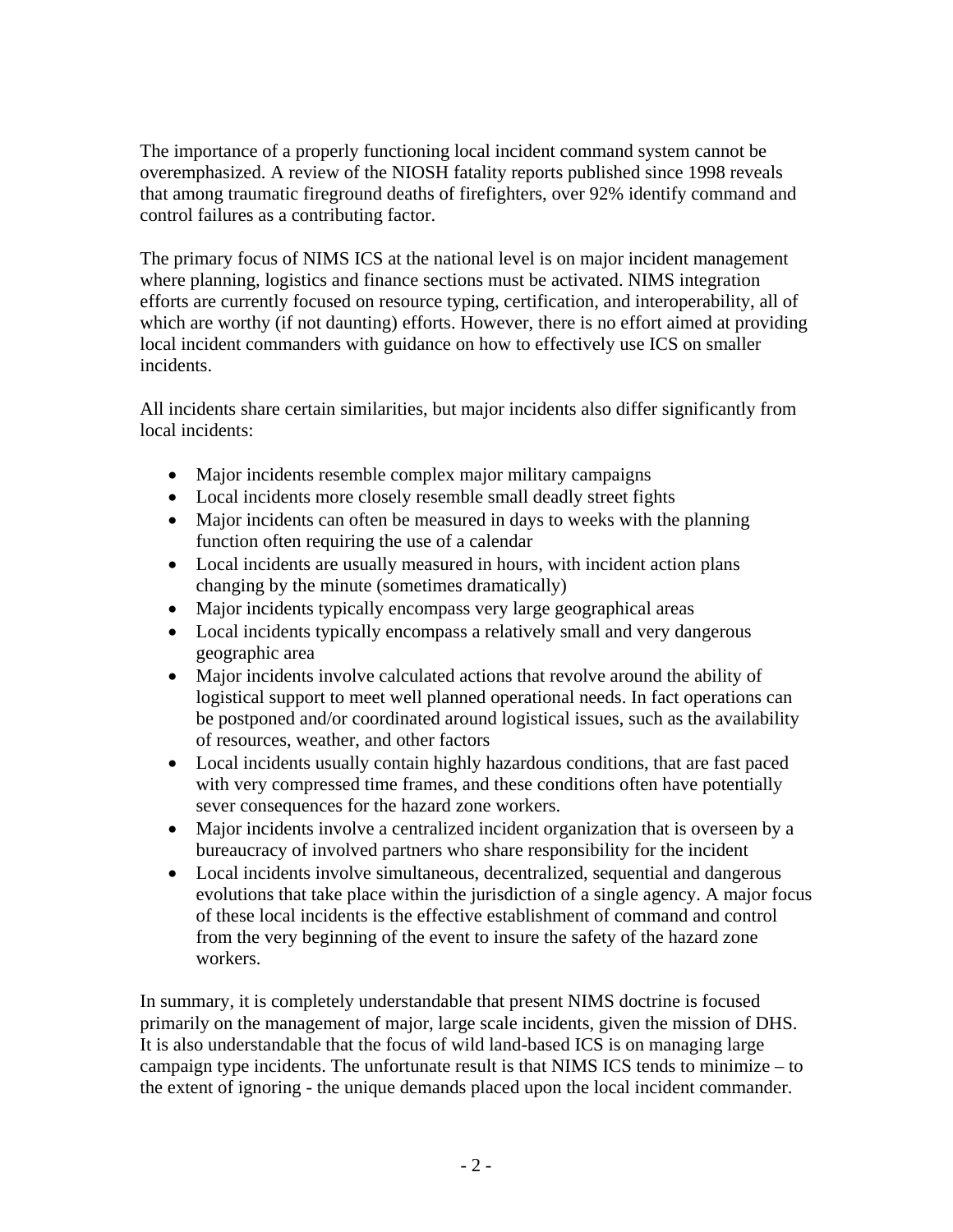What is needed is a document that will provide a local incident commander with guidance for how to effectively manage the hazard zone of a smaller incident, utilizing the basic principles of NIMS ICS, but that recognizes and respects the unique challenges that the local IC faces.

This new standard must give the local response agencies the ability to develop SOP's around the basic command functions that will effectively manage their local resource profile and will give that local agency the ability to train, apply, review and revise those SOP's based on the actual application of the functions in a real life, day to day setting.

### **b. Identify intended users of the new document**:

Local incident commanders from organizations including fire departments, emergency medical services, police departments, dive rescue teams, technical rescue teams, ski patrols, wilderness search and rescue teams, and other emergency response organizations.

## **c. Identify individuals, groups and organizations that should review and provide input on the need for the proposed new document.**

I recommend that the following organizations be consulted: The IAFC, IAFF, NVFC, USFA, NFA, ISFSI.

#### **d. Identify individuals, groups and organizations that will be or could be affected, either directly or indirectly, by the proposed new document, and what benefit they will receive by having this new document available**

The entire fire service will be affected by this standard.

### **e. Identify other related documents and projects on the subject both within NFPA and external to NFPA**

# INTERNAL

NFPA 1561, Standard on Emergency Services Incident Management System, is the primary document that addresses incident management. The original intent of NFPA 1561 was to provide a basis for ensuring that IMS concepts were incorporated into firefighter health and safety in recognition that effective command and control has an important impact on firefighter safety. For that reason the Technical Committee on Fire Service Occupational Safety and Health (FSOSH committee) was given oversight of NFPA 1561.

However, in the post 9-11 world, things have changed. Effective incident management through the universal adoption of ICS has become a basic tenant of the National Response Plan. The adoption of NIMS by DHS has created somewhat of a dilemma for NFPA 1561 and the FSOSH Committee. At a minimum, NFPA 1561 must be fully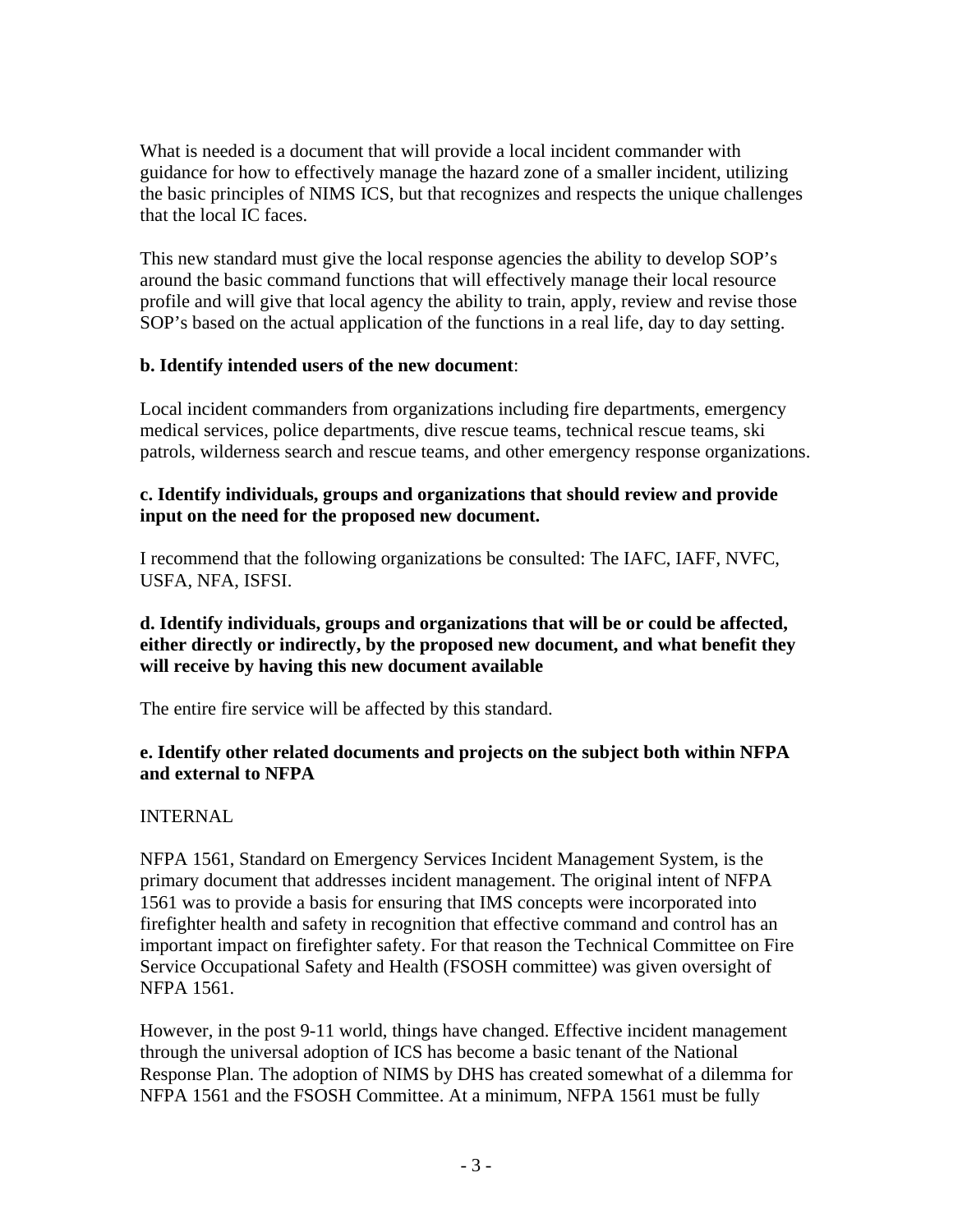compliant with NIMS ICS to remain relevant to fire service organizations, which in my opinion it is not. Yet mere compliance with NIMS ICS does not assure that firefighter health and safety concerns are addressed in the manner originally contemplated by the FSOSH Committee when 1561 was originally conceived.

In short, the technical expertise and focus of the FSOSH TC – that addresses such vitally important standards as NFPA 1500 and NFPA 1582 - does not overlay with the development of an incident management standard.

What is needed is a new technical committee that will focus solely and directly on incident management, ensuring compliance with NIMS Type  $5 \& 4$  local overhead teams while at the same time providing the type of direction and guidance that is needed to local incident commanders.

# EXTERNAL

DHS has been working on NIMS ICS, together with various supporting technologies in accordance with the National Response Plan. Any standards prepared in conjunction with this project should be in full compliance with NIMS ICS.

### **f. Identify the technical expertise and interest necessary to develop the document, and if the committee membership currently contains this expertise and interest**

The expertise needed for the proposed document requires experience in incident command, particularly fire service based ICS at a local level. It is recommended that a new committee be formed that will focus solely on the incident management system for local hazard zones. Of particular concern is that the committee includes current incident command practitioners who are familiar with the demands being placed upon today's incident commanders in the street, as well as those with the perspective and wisdom that comes from having watched the fire service evolve over the past thirty to forty years. The demands being placed upon today's incident commander differs significantly from the demands of the past. Radio interoperability, rapid intervention crews, resource tracking and accountability, computerized pre-incident databases, and comprehensive air management all are examples of demands that have been placed on incident commanders in recent years. Inevitably these changes will continue to alter the fundamental role of incident commander in the future. It is important that the committee include current practitioners to provide a critical perspective about the present demands. To be blunt, the fire service has witnessed enough "great ideas" that work in theory but fail in reality. This is proven by the fact that as the number of structure fires continues to significantly decline nationally, the death rate of firefighters continues at the same rate. The new standard must not simply be a theoretical success, but one that works in the street and protects the local hazard zone workers in these fast paced, high hazard events.